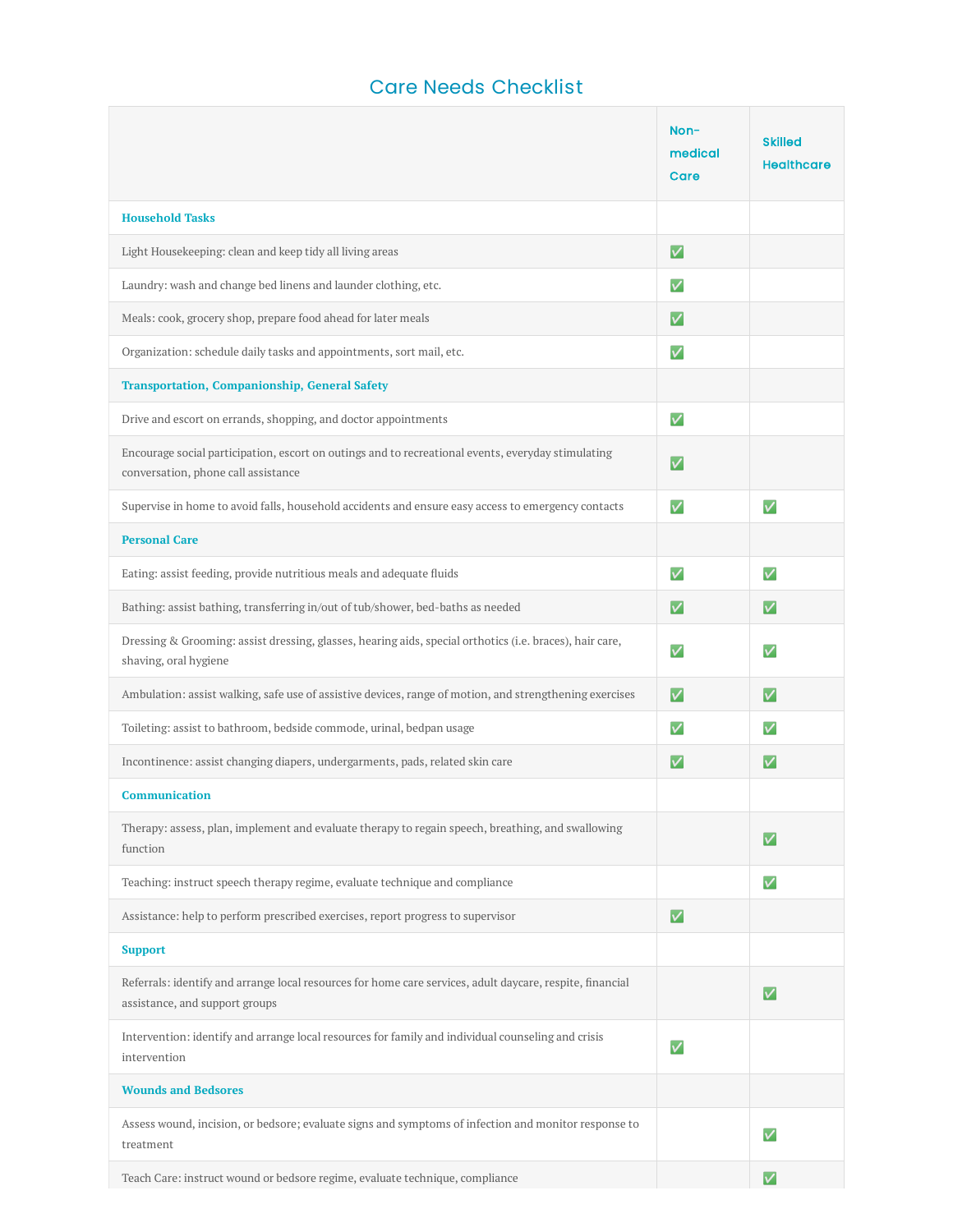| Treatment: perform wound/bedsore care per prescribed regime; report signs & symptoms of infection                                                                | $\overline{\mathsf{v}}$     | V                           |
|------------------------------------------------------------------------------------------------------------------------------------------------------------------|-----------------------------|-----------------------------|
| <b>Alzheimer's and Dementia</b>                                                                                                                                  |                             |                             |
| Home Safety: closely supervise for safe environment, secure area with use of monitoring alarm devices<br>to avoid wandering                                      | $\overline{\mathsf{v}}$     |                             |
| Emotional Support: provide structured activity at appropriate cognitive level to minimize confusion                                                              | $\vert\bm{\mathsf{v}}\vert$ | $\blacktriangledown$        |
| <b>Diabetes</b>                                                                                                                                                  |                             |                             |
| New Diabetic: teach specialized skin care, insulin injection technique, blood glucose monitoring,<br>hypo/hyperglycemia symptoms, and related emergency protocol |                             | $\overline{\mathsf{v}}$     |
| Glucose Monitoring: remind to check blood glucose per orders, report results to supervisor                                                                       | $\overline{\mathsf{v}}$     |                             |
| Insulin: remind to inject insulin per prescribed regime, follow-up, and report compliance to supervisor                                                          | V                           |                             |
| Diet: prepare special prescribed diets, encourage compliance with restrictions                                                                                   | $\overline{\mathsf{v}}$     |                             |
| <b>Ostomies: Colostomy, Urostomy</b>                                                                                                                             |                             |                             |
| New Ostomy: teach ostomy care, preventive skin care, troubleshooting                                                                                             |                             | $\overline{\mathsf{v}}$     |
| Care: assist with ostomy changes, monitor peristomal skin blood work, and report results to physician                                                            |                             | $\overline{\mathsf{v}}$     |
| <b>Feeding Tubes: G-Tube, NG Tube</b>                                                                                                                            |                             |                             |
| New Tube: teach proactive skin care, dressing changes, and troubleshooting problems with blockage,<br>tube placement, skin infections                            |                             | $\overline{\mathsf{v}}$     |
| Tube Changes: insert new tube per authorized plan of care and as needed                                                                                          |                             | $\boldsymbol{\mathsf{v}}$   |
| Feeding: teach tube feeding regime, evaluate competency and compliance                                                                                           |                             | $\vert\mathcal{V}\vert$     |
| Care: perform daily and as needed dressing changes and skin care to tube site                                                                                    |                             | $\overline{\mathsf{v}}$     |
| <b>Catheters: Foley Indwelling and External</b>                                                                                                                  |                             |                             |
| New Catheter: teach drainage bag changes and cleaning, securing tubing, troubleshooting dislodged<br>catheters, placement, blockages, drainage amounts           |                             | V                           |
| Catheter Changes: insert catheter per authorized plan of care and as needed                                                                                      |                             | $\vert\bm{\mathsf{v}}\vert$ |
| Care: perform daily and as needed catheter care including emptying drainage bag, monitoring intake<br>and output, cleaning and securing tubing and bags          |                             | $\overline{\mathsf{v}}$     |
| <b>Basic Health Monitoring</b>                                                                                                                                   |                             |                             |
| Skin: monitor for signs of breakdown, apply pressure reduction measures                                                                                          | $\overline{\mathsf{v}}$     | $\overline{\mathsf{v}}$     |
| Nutrition: monitor weight, nutritional intake, adhere to dietary restrictions                                                                                    | $\vert\mathsf{v}\vert$      | V                           |
| Intake/Output: encourage adequate fluids, monitor fluid intake and urine output                                                                                  | $\overline{\mathsf{v}}$     | $\boldsymbol{\mathsf{v}}$   |
| Vital Signs: take blood pressure, temperatures, pulses, and report changes                                                                                       |                             | $\vert\mathcal{V}\vert$     |
| Lab Monitoring: perform prescribed blood work and report results to physician                                                                                    |                             | $\overline{\mathsf{v}}$     |
| <b>Medication Management</b>                                                                                                                                     |                             |                             |
| Remind to take medications and follow-up                                                                                                                         | $\overline{\mathsf{v}}$     |                             |
| Administer oral medications                                                                                                                                      |                             | $\vert\bm{\vee}\vert$       |
| Teaching: instruct new medications or monitor changes in regime per plan of care, assess response,                                                               |                             | $\overline{\mathsf{v}}$     |